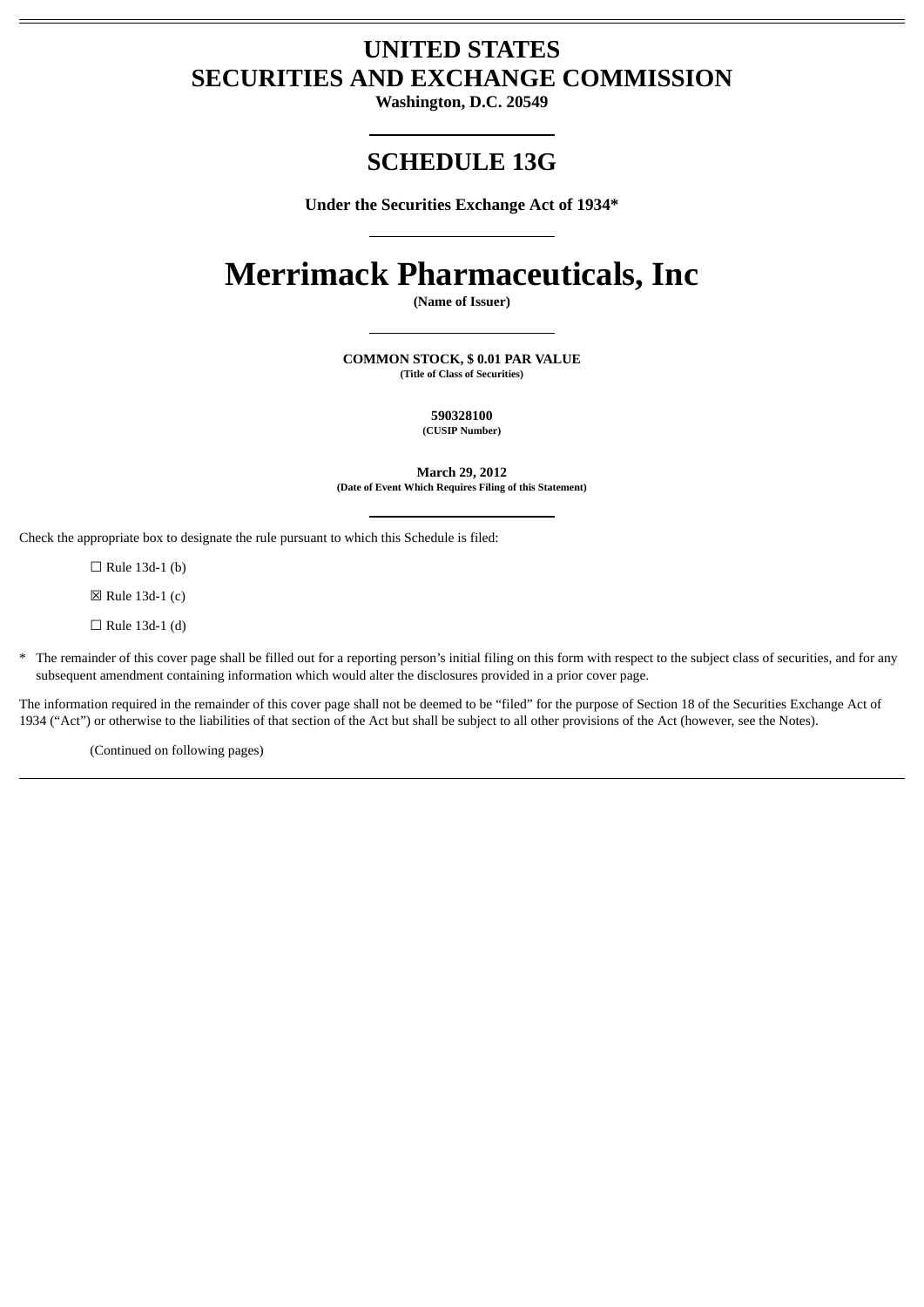| CUSIP NO. 590328100      |                                                                                                   |                  |                               |  |
|--------------------------|---------------------------------------------------------------------------------------------------|------------------|-------------------------------|--|
| 1.                       | NAME OF REPORTING PERSONS<br>I.R.S. IDENTIFICATION NO. OF ABOVE PERSONS (ENTITIES ONLY)           |                  |                               |  |
|                          | Sanofi                                                                                            |                  |                               |  |
| 2.                       | CHECK THE APPROPRIATE BOX IF A MEMBER OF A GROUP (see instructions)<br>(a) $\Box$<br>(b) $\Box$   |                  |                               |  |
| 3.                       | <b>SEC USE ONLY</b>                                                                               |                  |                               |  |
| 4.                       | CITIZENSHIP OR PLACE OF ORGANIZATION                                                              |                  |                               |  |
|                          | The Republic of France                                                                            |                  |                               |  |
|                          |                                                                                                   | 5.1              | <b>SOLE VOTING POWER</b>      |  |
|                          | Number of                                                                                         |                  | 5,217,391 shares              |  |
|                          | <b>Shares</b>                                                                                     | 6.               | <b>SHARED VOTING POWER</b>    |  |
| <b>Beneficially</b>      |                                                                                                   |                  |                               |  |
|                          | Owned by                                                                                          |                  | 0 shares                      |  |
| Each<br><b>Reporting</b> |                                                                                                   | $\overline{7}$ . | <b>SOLE DISPOSITIVE POWER</b> |  |
| <b>Person</b>            |                                                                                                   |                  | 5,217,391 shares              |  |
|                          | With:                                                                                             | 8.               | SHARED DISPOSITIVE POWER      |  |
|                          |                                                                                                   |                  | 0 shares                      |  |
| 9.                       | AGGREGATE AMOUNT BENEFICIALLY OWNED BY EACH REPORTING PERSON                                      |                  |                               |  |
|                          | 5,217,391 shares                                                                                  |                  |                               |  |
| 10.                      | CHECK BOX IF THE AGGREGATE AMOUNT IN ROW (9) EXCLUDES CERTAIN SHARES (see instructions)<br>$\Box$ |                  |                               |  |
| 11.                      |                                                                                                   |                  |                               |  |
|                          | PERCENT OF CLASS REPRESENTED BY AMOUNT IN ROW (9)                                                 |                  |                               |  |
|                          | 5.65%                                                                                             |                  |                               |  |
| 12.                      | TYPE OF REPORTING PERSON (see instructions)                                                       |                  |                               |  |
|                          | CO.                                                                                               |                  |                               |  |
|                          |                                                                                                   |                  |                               |  |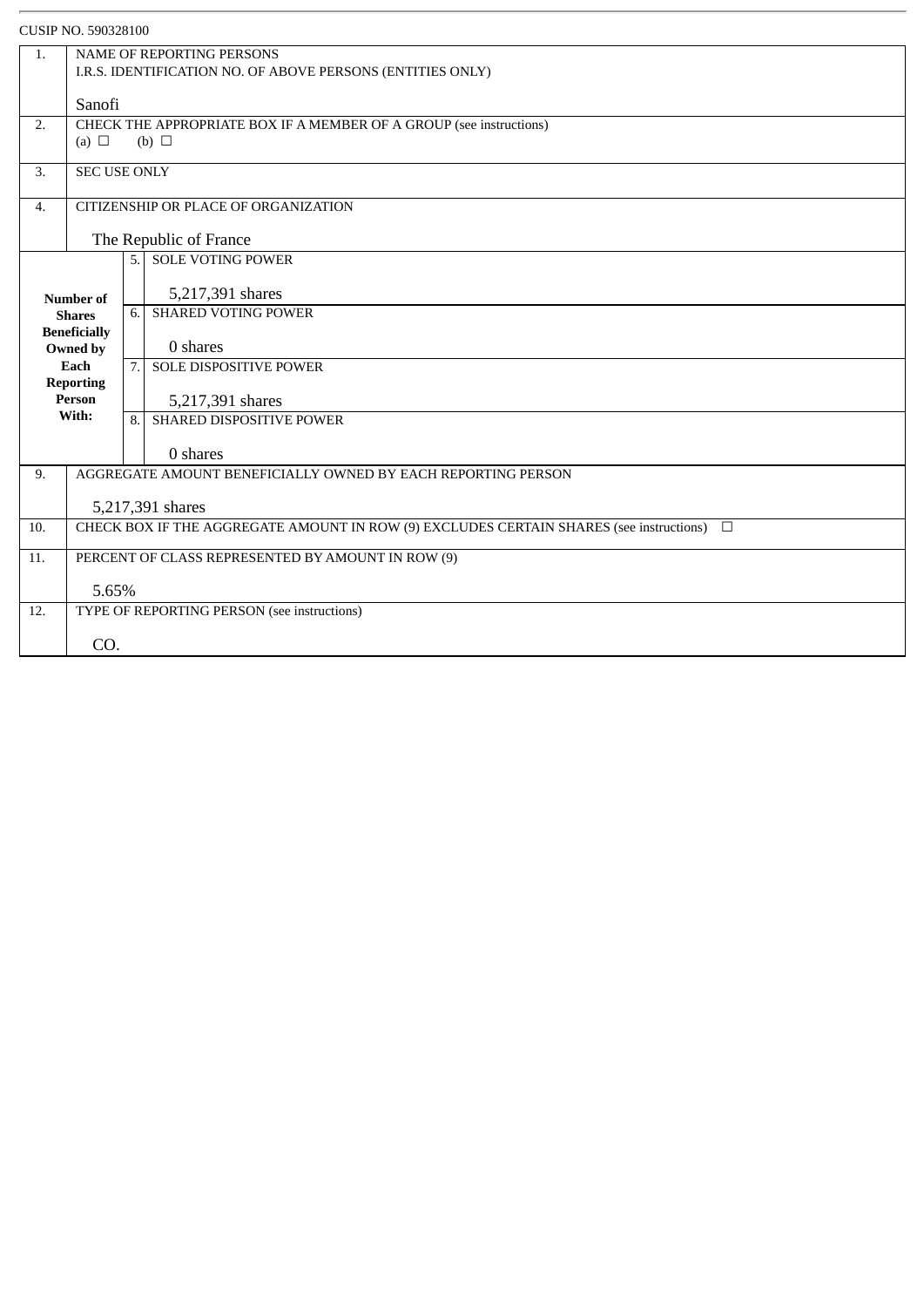| Item $1(a)$ .                                                                           | Name of Issuer:                                                                                                     |  |  |  |
|-----------------------------------------------------------------------------------------|---------------------------------------------------------------------------------------------------------------------|--|--|--|
| Merrimack Pharmaceuticals, Inc.                                                         |                                                                                                                     |  |  |  |
| Item $1(b)$ .                                                                           | Address of Issuer's Principal Executive Offices:<br>One Kendall Square, Suite B7201, Cambridge, Massachusetts 02139 |  |  |  |
| Item $2(a)$ .<br>Sanofi                                                                 | Name of Person Filing:                                                                                              |  |  |  |
| Item $2(b)$ .                                                                           | Address of Principal Business Office, or if none, Residence:<br>54, rue La Boétie, 75008 Paris, France              |  |  |  |
| Item $2(c)$ .<br>The Republic of France                                                 | Citizenship:                                                                                                        |  |  |  |
| Title of Class of Securities:<br>Item $2(d)$ .<br><b>COMMON STOCK, \$0.01 PAR VALUE</b> |                                                                                                                     |  |  |  |
| Item $2(e)$ .<br>590328100                                                              | <b>CUSIP Number:</b>                                                                                                |  |  |  |
| Item 3.                                                                                 | Item 3 is not applicable.                                                                                           |  |  |  |
| Item $4(a)$ .<br>Amount Beneficially Owned:<br>5,217,391 shares                         |                                                                                                                     |  |  |  |
| Item $4(b)$ .<br>5.65%                                                                  | Percent of Class:                                                                                                   |  |  |  |
| Item $4(c)$ .                                                                           | Number of shares as to which such person has:<br>(i) Sole power to vote or to direct the vote:                      |  |  |  |
| 5,217,391 shares<br>(ii) Shared power to vote or to direct the vote:                    |                                                                                                                     |  |  |  |
|                                                                                         |                                                                                                                     |  |  |  |

0 shares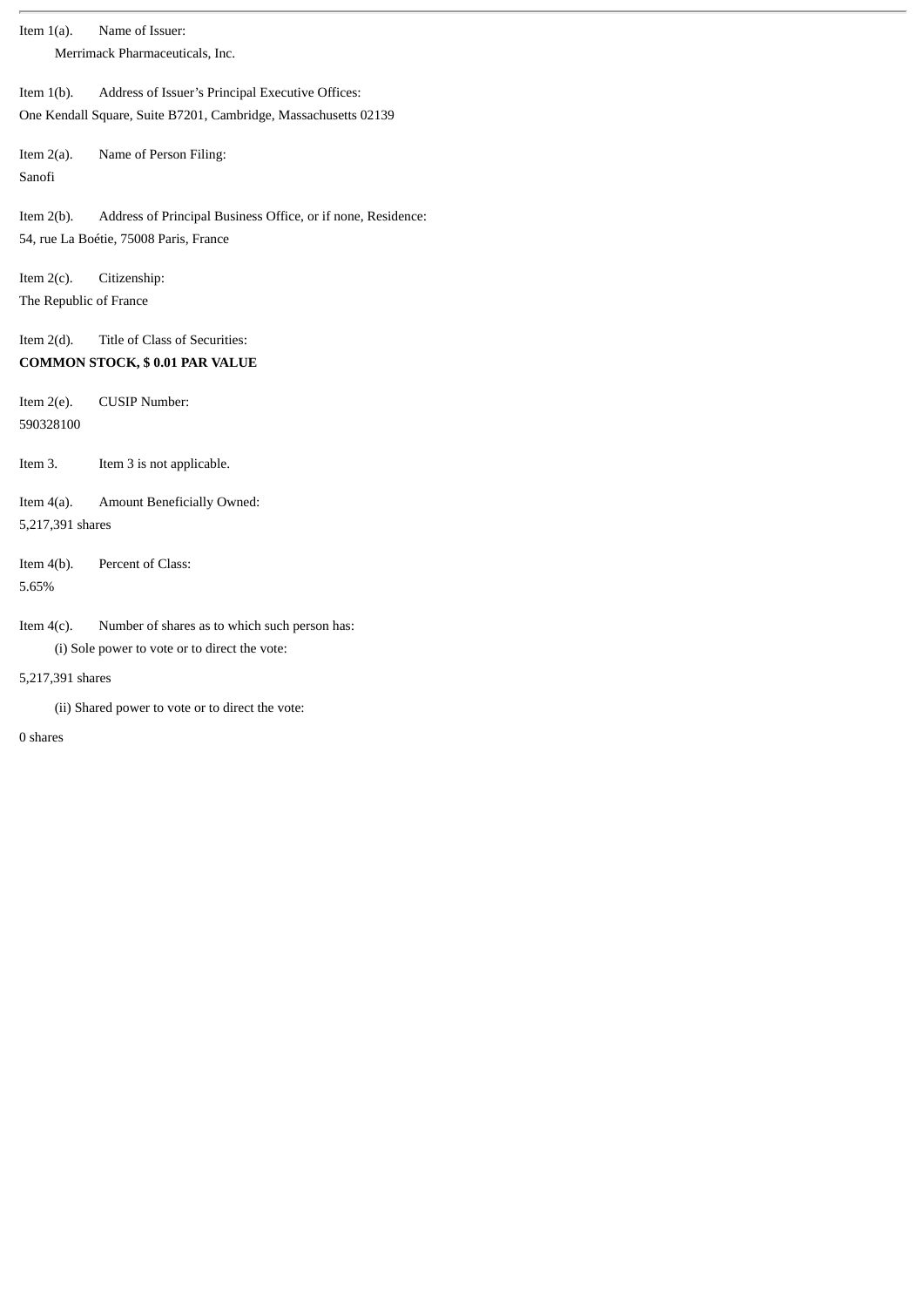(iii) Sole power to dispose or to direct the disposition of:

#### 5,217,391 shares

(iv) Shared power to dispose or to direct the disposition of:

0 shares

Item 5. Ownership of Five Percent or Less of a Class:

If this statement is being filed to report the fact that as of the date hereof the reporting person has ceased to be the beneficial owner of more than five percent of the class of securities, check the following  $\Box$ .

Item 6. Ownership of More than Five Percent on Behalf of Another Person:

Item 6 is not applicable.

Item 7. Identification and Classification of the Subsidiary Which Acquired the Security Being Reported on by the Parent Holding Company: Item 7 is not applicable.

Item 8. Identification and Classification of Members of a Group:

Item 8 is not applicable.

Item 9. Notice of Dissolution of Group:

Item 9 is not applicable.

Item 10. Certification:

By signing below I certify that, to the best of my knowledge and belief, the securities referred to above were not acquired and are not held for the purpose of or with the effect of changing or influencing the control of the issuer of the securities and were not acquired and are not held in connection with or as a participant in any transaction having that purpose or effect.